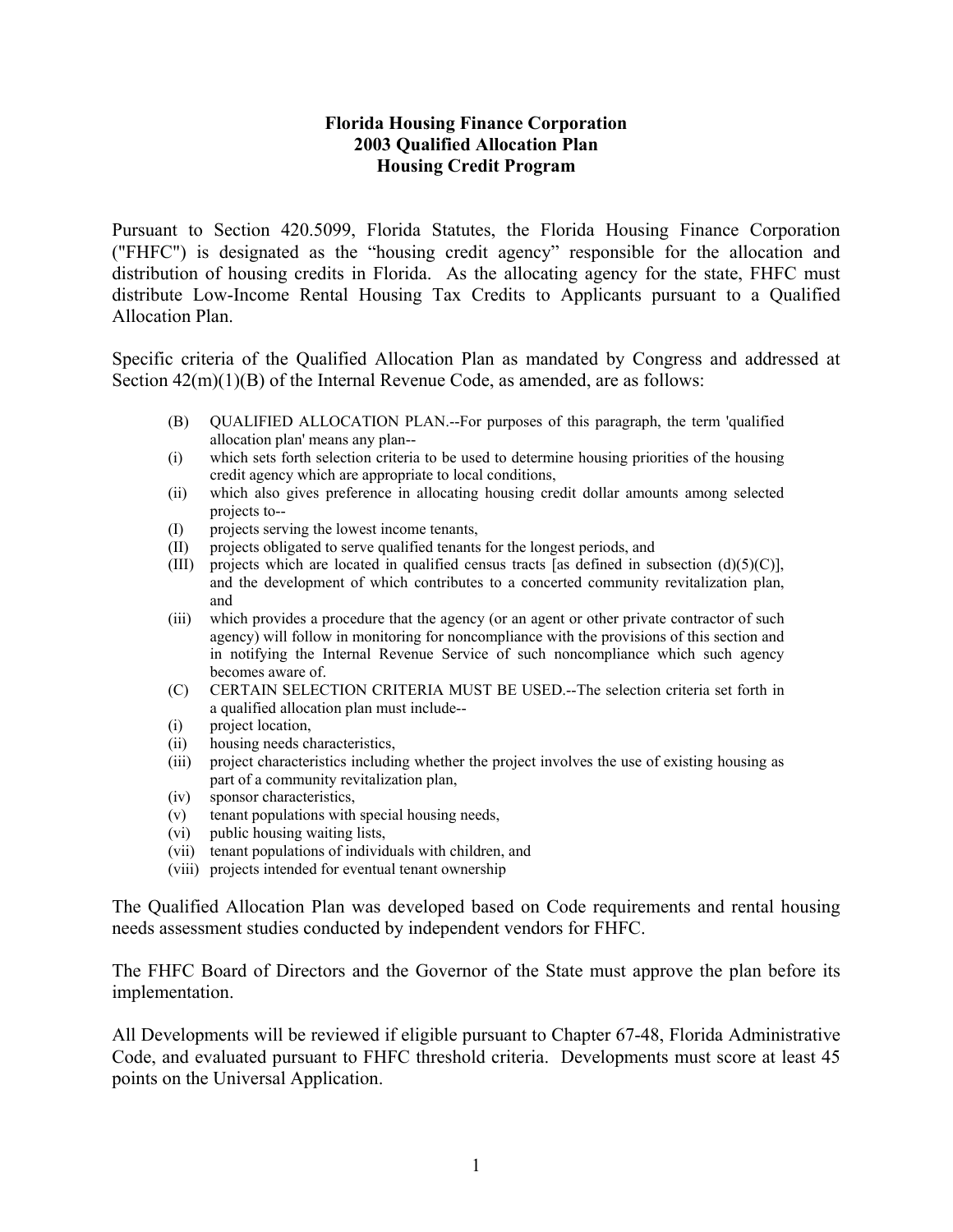Prior to the issuance of a Housing Credit Allocation, a Development must be underwritten in accordance with Rule 67-48.026, F.A.C., in order to determine the Development's feasibility, ability to proceed and the appropriate housing credit amount, if any. FHFC shall issue Housing Credits in an amount no greater than the amount needed for the financial feasibility and viability of a Development throughout the credit period. The issuance of Housing Credits or the determination of any allocation amount in no way represents or purports to warrant the feasibility or viability of the Development by FHFC.

All capitalized terms not otherwise defined herein have the meanings set forth in Chapter 67-48, Florida Administrative Code.

The 2003 Housing Credit Allocation Authority will be awarded in accordance with the Universal Application Package and as follows:

1. Three hundred thousand dollars (\$300,000) in Housing Credits will be set-aside for those Applicants that meet all of the following criteria: (1) select and qualify for the Rural Development designation; (2) meet the Application's threshold requirements; (3) receive a score of not less than 60 points for the proposed Development's Application and; (4) provide evidence to Florida Housing by October 1, 2003 of funding from United States Department of Agriculture Rural Development (USDA RD) programs RD 515, RD 514 and/or RD 516.

a. Applicants that choose to compete within the RD Development Set-Aside will, to the extent not fully or partially funded in such Set-Aside, also be eligible to compete within the Geographic Set-Aside within which the Development is located (in the event of competition within the Geographic Set-Aside, a RD 514/516 Applicant shall be counted as a Farmworker/Commercial Fishing Worker Development).

b. Any Applicant partially funded under the RD Development Set-Aside shall receive a Binding Commitment to fund the balance of the amount of credits determined as needed, subject to the provisions of Section 12 hereof.

c. Any remaining credits not designated for Developments within this Set-Aside will be distributed in accordance with Section 5 of this QAP.

2. FHFC will endeavor to allocate credits to not less than 180 set-aside units and if more than one Florida Keys Area Applicant is chosen for tentative funding, not more than 270 setaside units to those Applicants that meet the following criteria: (1) select and qualify for the Florida Keys Area designation; (2) meet the Application's threshold requirements; and (3) receive a score of not less than 60 points for the proposed Development's Application.

Applicants that choose to compete as a Florida Keys Area Development will, to the extent not fully funded as a Florida Keys Area Development, also be able to compete within the Small County Geographic Set-Aside.

3. Three million dollars (\$3,000,000) in housing credits will be set-aside for those Applicants that meet all of the following criteria: (1) select and qualify for the Front Porch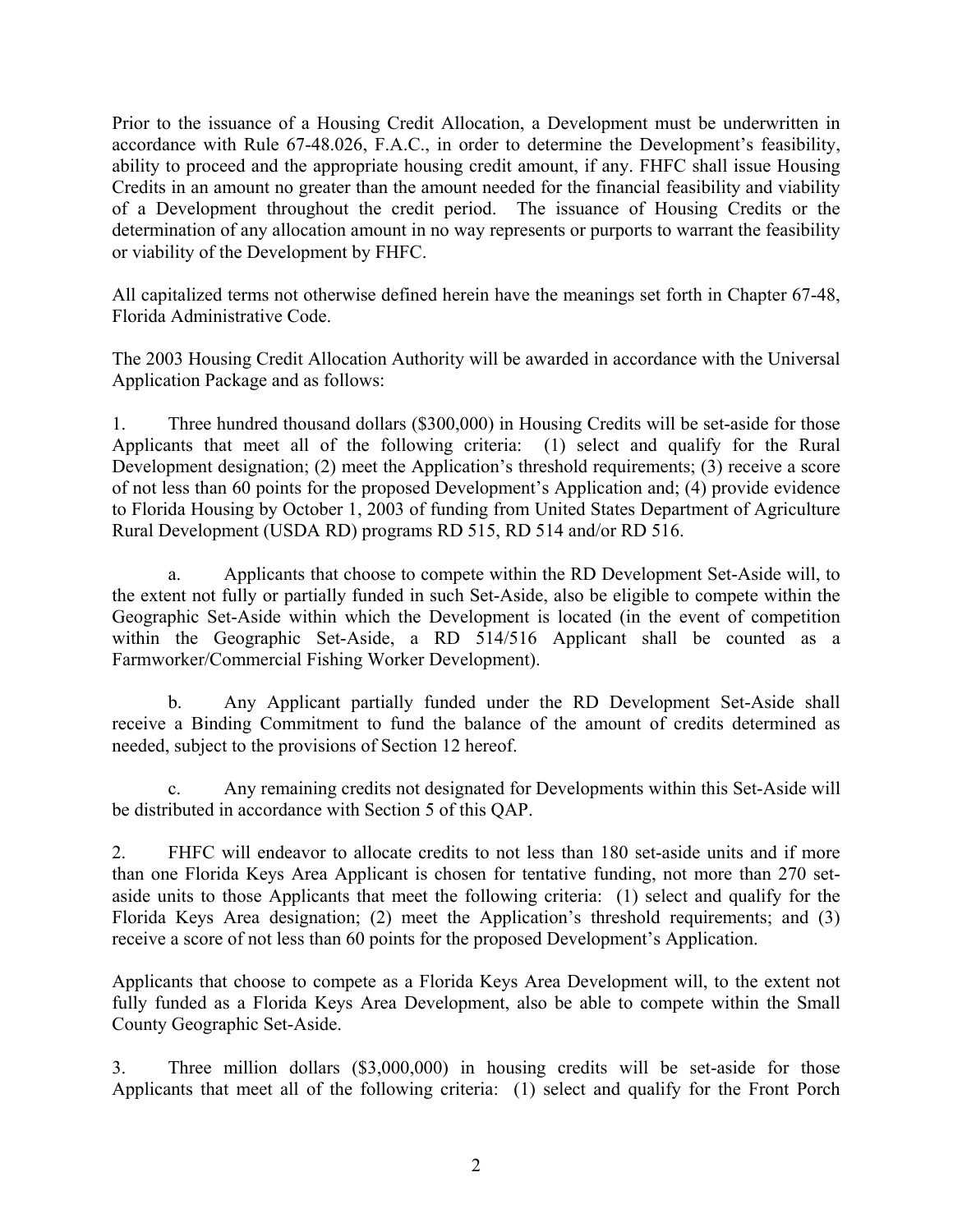Florida Community designation; (2) meet the Application's threshold requirements; and (3) receive a score of not less than 60 points for the proposed Development's Application.

a. Applicants that meet the above criteria and choose to compete as a Front Porch Florida Community Applicant will first compete within this Front Porch Florida Community Set-Aside and, to the extent not fully or partially funded, may also compete within the Geographic Set-Aside within which such Development is located (in the event of competition within the Geographic Set-Aside, such Front Porch Florida Community Applicant shall be counted as an Urban In-Fill Development).

b. Any Applicant partially funded under this Set-Aside shall receive a Binding Commitment to fund the balance of the amount of credits determined as needed, subject to the provisions of Section 12 hereof.

c. Any remaining credits not designated for Developments in this Set-Aside, in accordance with the preceding established procedure, will be distributed in accordance with Section 5 of this QAP.

4. The geographic distribution is based on the most recent statewide market study:

| Large County Allocation Authority:         | 59% |
|--------------------------------------------|-----|
| <b>Medium County Allocation Authority:</b> | 31% |
| <b>Small County Allocation Authority:</b>  | 10% |

5. As of the date the FHFC Board approves final ranking, any returned housing credits plus the Housing Credit Allocation Authority received based on the per capita calculation plus any housing credits received from the National Pool, less any amount obligated to be allocated pursuant to existing Binding Commitments, less the amount of housing credits tentatively allocated to those Applicants in the RD Development Special Set-Aside, less the amount of housing tentatively allocated to those Applicants in the Front Porch Florida Community Development Special Set-Aside and less the amount of housing credits tentatively allocated to those in the SAIL Homeless Special Set-Aside and SAIL Elderly Special Set-Aside, will be allocated pursuant to the set-asides described in Section 4 above and subject to Sections 6 and 7 below. If after final rankings, any Geographic Set-Aside category (small, medium, or large) fails to utilize its entire allocation amount, the remaining housing credits will be awarded in accordance with Section 8 of this QAP.

6. FHFC will endeavor to allocate not less than 12% of the 2003 Allocation Authority amount (per capita allocation plus returned housing credits plus any National Pool housing credits received) as of the date the Board approves final ranking for Developments with Applicants qualified as Non-Profit pursuant to Rule 67-48.002, F.A.C., whose Applications have met threshold requirements. FHFC is required by Section 42, IRC, to allocate not less than 10% of its Allocation Authority to qualified Non-Profits. FHFC has determined that an initial allocation of 12% to qualified Non-Profits will help ensure that the 10% requirement will be met in the event that all Developments included in the initial 12% do not receive an allocation. FHFC will endeavor to accomplish this goal by following the procedures stated in the Ranking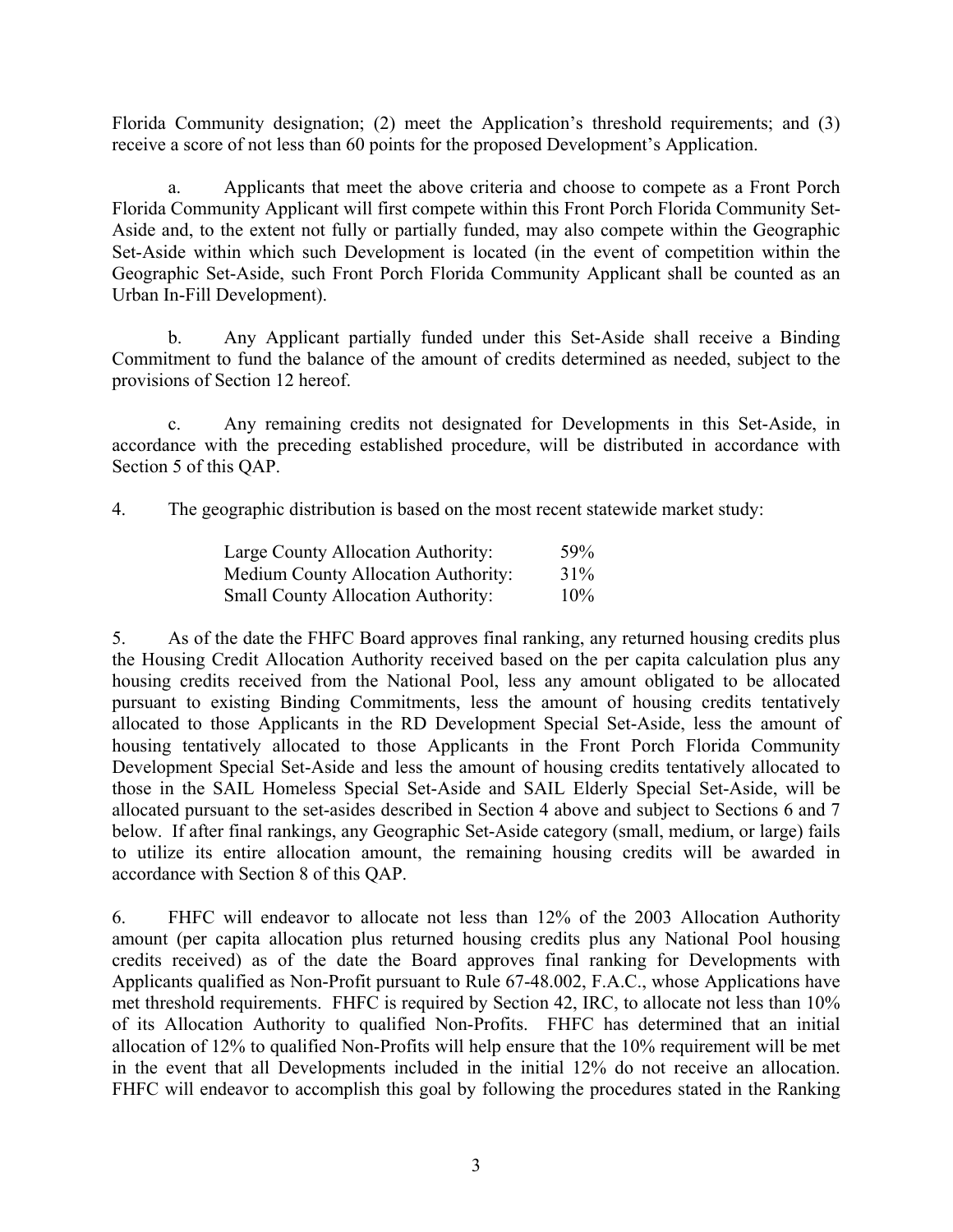and Selection Criteria section of the Universal Application Package Instructions.

a. When a Non-Profit Applicant is to receive a Binding Commitment for credits from future Allocation Authority, FHFC shall only include the 2003 credits actually allocated, and not the amount of the Binding Commitment, to determine compliance with the 12% goal. FHFC shall include in such 12% calculation any 2003 credits allocated or to be allocated pursuant to a Binding Commitment from a previous cycle.

b. No more than 90 percent of the Allocation Authority as of October 1, 2003, including any housing credits received from the 2003 National Pool before or after this date and including any returned credits after this date, will be allocated to Applicants which do not qualify as Non-Profit Applicants.

c. If it is determined between September 30, 2003 and December 15, 2003 that less than 10% of the Allocation Authority as of October 1, 2003, including any housing credits received from the 2003 National Pool before or after October 1, 2003, will be tentatively allocated to Non-Profit Applicants because a Non-Profit Applicant previously considered for funding is no longer considered or because additional allocation authority is received, Non-Profit Applicants meeting threshold will, in the order of their score, be invited into credit underwriting to the extent that the request amount of the last Non-Profit Applicant invited into credit underwriting takes the amount to be tentatively allocated to Non-Profit Applicants over the higher of the amount needed to meet the 10% minimum or the total request amounts of Non-Profit Applicants no longer considered for funding. In this event, the last Non-Profit Applicant invited into credit underwriting would only receive a 2003 credit allocation for the higher of the two amounts previously stated and a Binding Commitment for the remaining amount as determined by FHFC's Credit Underwriter and approved by FHFC. The provisions of this paragraph shall take precedence over the provisions of Section 12 of the QAP.

d. After the 12% goal has been realized, remaining Applications from Non-Profit Applicants shall compete with all other Applications in the HC Program for remaining Allocation Authority.

7. FHFC's goal is to have a diversified rental housing portfolio. Therefore, its targeting goal is to allocate credits, regardless of Geographic Set-Aside and to the extent such targeting goals can be met in accordance with these procedures, to: a minimum of three Elderly Developments, which may include Assisted Living Facilities licensed pursuant to Florida Statutes 400.401 through 400.54, one Farmworker/Commercial Fishing Worker Development in addition to any USDA RD 514/516 Developments funded under the RD Development Set-Aside, and two Urban In-Fill Developments. Developments will be classified as Elderly, Farmworker/Fishing Worker, and Urban In-Fill only to the extent so designated within the Universal Application Package. Developments funded within the Front Porch Florida Community Set-Aside, as stated in Section 3 above, will count toward meeting the goal of funding Urban In-Fill Developments. In the event the total amount of Competitive HC tentatively allocated to Applications other than Elderly in the Special-Set-Asides plus the total amount of Competitive HC tentatively allocated to the first two Elderly Developments in or not in the SAIL Special Set-Aside, and if 60% of the third Elderly Development's Competitive HC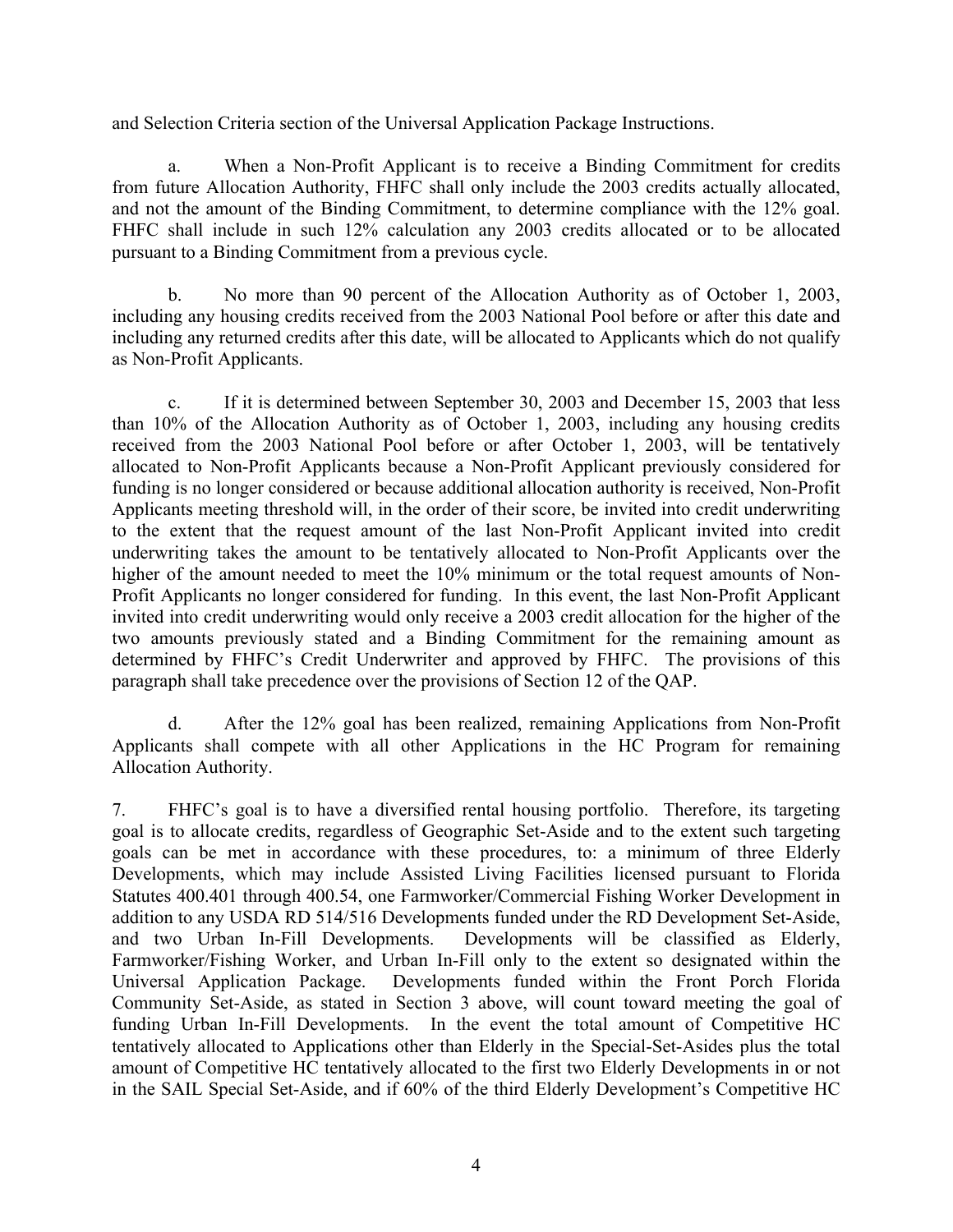request amount is greater than 50% of the Competitive Housing Credits available for those applying for Competitive HC using the Universal Application cycle, then the Competitive HC Elderly Development goal will be two Elderly Developments and no special consideration will be given to funding a third Elderly Development. In the event a third Elderly Development is selected for a tentative allocation of Competitive HC to meet the Competitive HC goal, the Applicant will receive a tentative allocation of Competitive HC in an amount such that, when adding that tentative allocation amount to the total amount of Competitive HC tentatively allocated to Applications other than Elderly in the Special-Set-Asides together with the total amount of Competitive HC tentatively allocated to the first two Elderly Developments in or not in the SAIL Special Set-Aside, the total does not exceed 50% of the Competitive HC allocation available for Applicants using the Universal Application. In the event that a third Elderly Applicant is selected and receives less than its HC request amount, the Applicant will receive a Binding Commitment for 2004 Competitive HC if the Applicant is successful in receiving a Carryover Allocation.

The targeting goals will be achieved in accordance with the procedures in the Universal Application Package Instructions.

8. In the event the Board approves final ranking before September 30, 2003, any additional Allocation Authority received by FHFC from the National Pool or returned housing credits between the date the Board approved final ranking and October 1, 2003, or any unused Allocation Amount within a Set-Aside as provided in Sections 1, 3 and 5 hereof will be used (a) to fund any Development that has been partially funded (excluding Applicants not funded because their total Allocation request exceeds the permissible Binding Commitment limits set forth in Section 12 hereof) in the following order of Set-Asides: (i) Large County, (ii) Medium County, (iii) Small County, (iv) Front Porch, and (v) Rural Development, and then (b) to fund the next highest scoring, eligible Application regardless of Set-Aside until all available housing credits are allocated. If the last remaining Allocation Authority after application of the foregoing is not sufficient to fully fund the next highest scoring, eligible Application not previously funded, such Applicant shall be entitled to a Binding Commitment for the unfunded balance, without regard to the limitations imposed by Section 12 hereof.

9. Any Allocation Authority received on or after October 1, 2003, or such later date as the Board approves final ranking, including any tentatively funded Applicant withdrawing or otherwise failing to proceed, will be used, subject to the provisions of Section 6(c) hereof, (i) to fully fund any Application that has been partially funded by the method described in Section 8 above and then (ii) applied to the 2004 housing credits cycle; provided, that any such Allocation Authority received which, if after application of (ii) above would cause FHFC to be above the de minimis requirements for use of allocation necessary to participate in the national tax credit pool, shall instead be applied as provided in Section 8 above. No further effort will be made to achieve 2003 targeting goals with any such additional Allocation Authority. If the 10% Non-Profit requirement has been met at the time such additional Allocation Authority is received, no further effort will be made to achieve the Non-Profit goal or revise any previous adjustment of Applicant rankings necessary to achieve such goal. If any post-September Allocation Authority remains, it shall be treated in accordance with the IRS Stacking Regulations.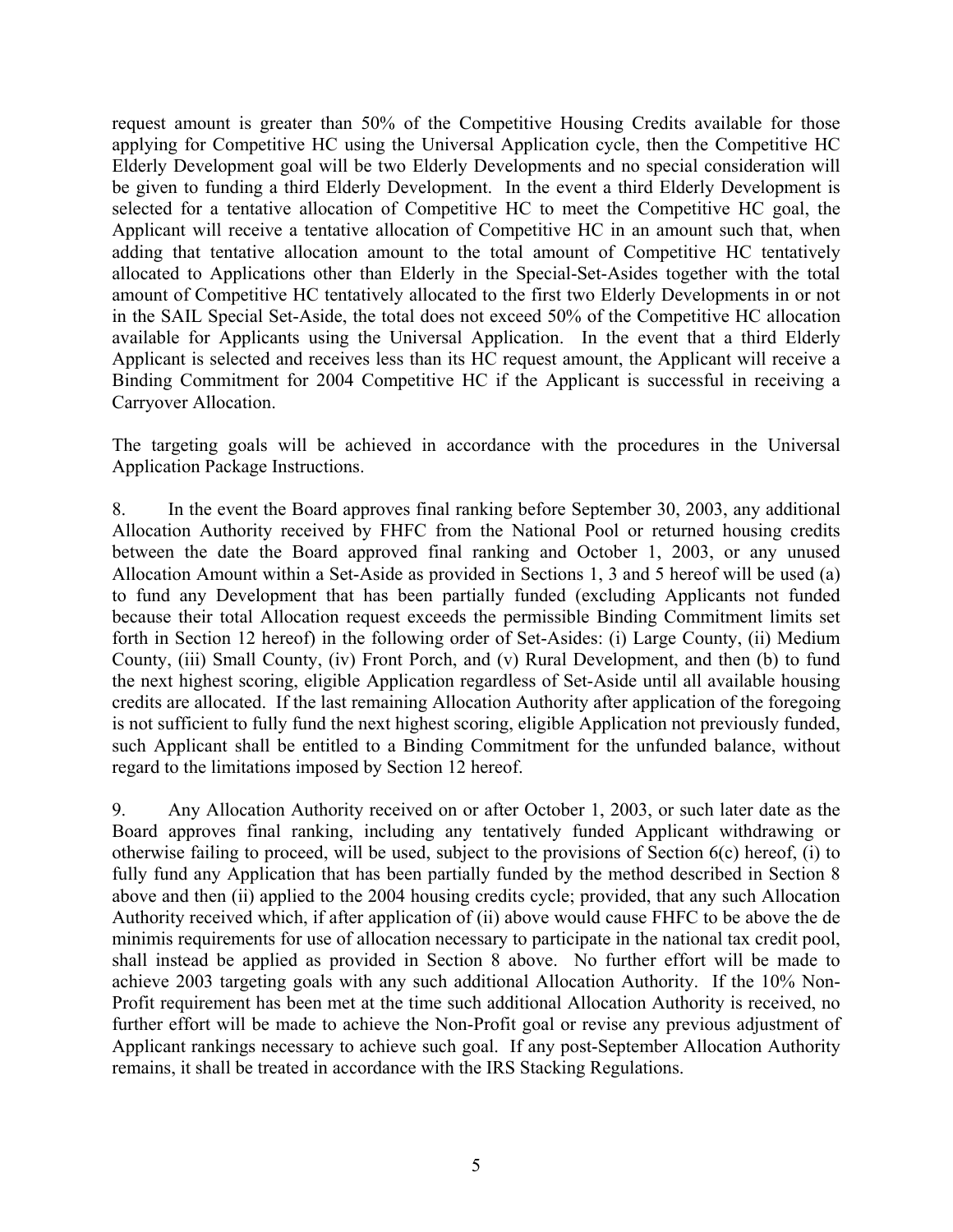10. Any Application receiving a partial allocation will receive a Binding Commitment for the remaining amount as determined by FHFC's Credit Underwriter and approved by FHFC, subject to the provisions of Section 12 hereof.

11. In the event of a federal or state declared disaster, any Allocation Authority not preliminarily allocated, as well as any authority remaining after November 1, 2003, may be diverted to one or more federal or state declared disaster areas.

12. Except as otherwise set forth herein and except for Binding Commitments awarded pursuant to Chapter 67-48.005, F.A.C., no Binding Commitment shall be awarded for an amount in excess of 40% of the Applicant's total allocation request.

13. No adjustments will be made to achieve the Special Set-Asides and Competitive HC Goals stated in the Universal Application Package, if the Executive Director or the Board of Directors determines, based on a negative recommendation from the Credit Underwriter, that an Application chosen for tentative funding should not receive a Housing Credit Allocation with the exception of the provisions stated in Section 6.c.

14. Housing credits will be allocated in accordance with the 2002 Qualified Allocation Plan until the 2003 Qualified Allocation Plan becomes effective.

# **I. Selection Criteria**

Upon receipt of a completed Universal Application Package for Housing Credits pursuant to FHFC rule requirements and notification of an open credit allocation cycle, FHFC shall score and rank the Universal Application according to the following required selection criteria and the priorities set forth in II below.

## A. Location

- \* Developments which are located in qualified Urban In-Fill areas will be targeted.
- \* Developments located in the Florida Keys Area will be targeted.
- \* Developments located in Front Porch Florida Communities will be targeted.
- \* Counties within the state are divided into 3 groups according to population and housing needs. The geographic distribution plan is as follows:

| 59% Allocation Authority: | Large Counties         |
|---------------------------|------------------------|
| 31% Allocation Authority: | <b>Medium Counties</b> |
| 10% Allocation Authority: | <b>Small Counties</b>  |

\* Specific criteria for the Geographic Set-Aside category, the Florida Keys Area, Front Porch Florida Communities, and the Urban In-Fill area designation are addressed in the Universal Application Package which is incorporated by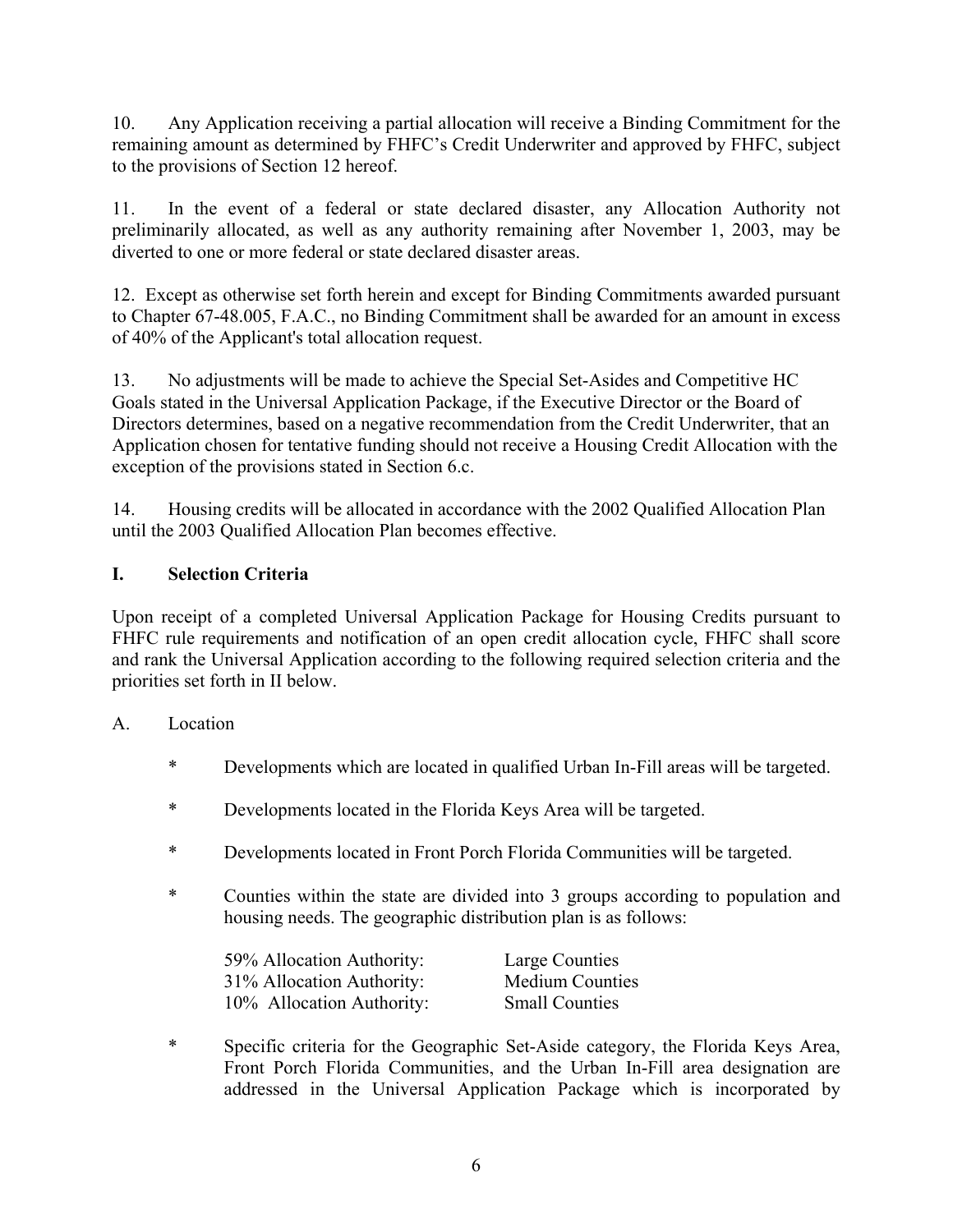reference in the FHFC rules.

- B. Housing Needs Characteristics:
	- \* Developments which meet state, regional and local housing needs will be targeted.
	- \* Developments which are designed to attract and serve the Elderly will be targeted.
	- \* Developments which are designed to attract and serve Farmworker/Commercial Fishing Worker families will be targeted.
	- \* Developments which are designed to attract and serve the Homeless will be targeted.
	- \* Developments which are 50 units or less will be targeted.

These categories are specifically addressed in the Universal Application Package which is incorporated in FHFC rules by reference.

- C. Development Characteristics:
	- \* Developments which offer the most efficiency in development and thereby the best and most efficient use of the housing credits will be targeted in the following categories:
		- Experience of Development Team
		- Development Funding, Feasibility and Economic Viability
		- Ability to Proceed
		- Construction Features and Amenities
		- Leveraging
		- Equity Realized from Sale of Credits
		- Energy Conservation
	- \* Developments which offer resident services and programs will be targeted.
	- \* Developments which address family housing will be targeted.
	- \* Developments which address Elderly housing will be targeted.
	- \* Developments which address housing for the Homeless will be targeted.

This criterion is specifically addressed in the Universal Application Package which is incorporated in FHFC rules by reference.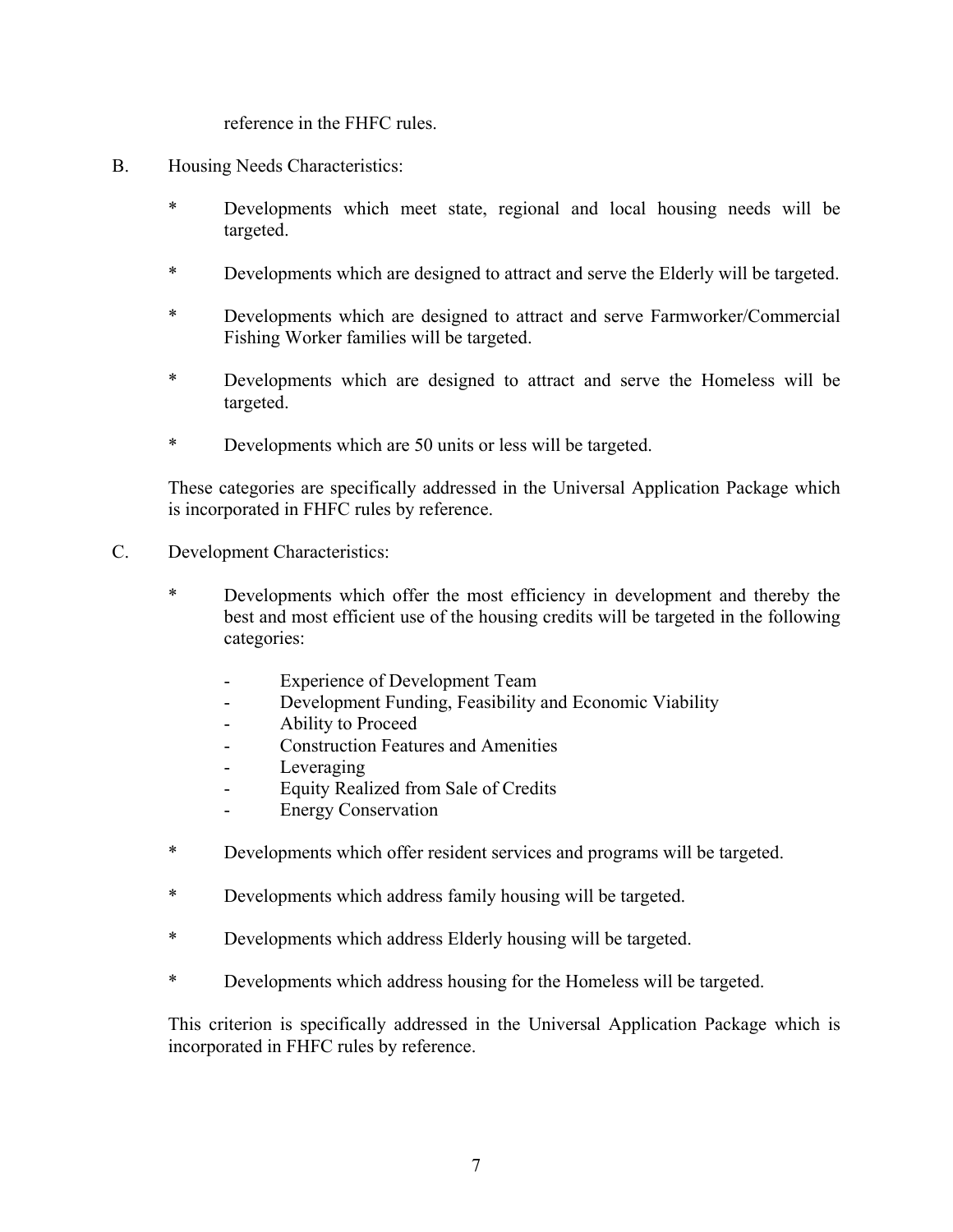- D. Sponsor Characteristics:
	- \* Both Non-Profit and for-profit sponsors/developers may participate in the program without limitation, other than the Code requirement for a 10% Non-Profit goal.
	- \* Applications will be rejected if the Applicant, an Affiliate of the Applicant, or a partner of a limited investment partnership have existing Developments that fail to comply with Chapter 67-48, F.A.C., Section 42 of the Internal Revenue Code, the recorded Extended Use Agreement, or other FHFC Programs.
	- \* If any Applicant, an Affiliate of an Applicant, or a partner of a limited investment partnership is determined by FHFC to have engaged in fraudulent actions or to have deliberately misrepresented information within the current Application or in any previous Applications for financing or housing credits administered by FHFC, the Applicant and any of the Applicant's Affiliates will be ineligible to apply for any program administered by the FHFC for a period of two years, which will begin from the date the Board approves the disqualification of the Applicant's Application.
	- \* Developments which are located in Urban In-Fill Areas, and Developments in the Front Porch Florida Community Program, involving the use of existing housing as part of a community revitalization plan, will be targeted.

These criteria are addressed in Universal Application Package which is incorporated in FHFC rules by reference.

- E. Tenant Populations With Special Housing Needs:
	- \* Developments which will serve the Elderly will be targeted.
	- \* Developments which will serve Farmworker/Commercial Fishing Worker will be targeted.
	- \* Developments which will serve the Homeless will be targeted.

 These criteria are specifically addressed in the Universal Application Package which is incorporated in FHFC rules by reference.

- F. Tenant Populations of Individuals with Children:
	- \* Developments that have amenities and tenant programs that service families with children are specifically targeted.

This criterion is specifically addressed in the Universal Application Package which is incorporated in FHFC rules by reference.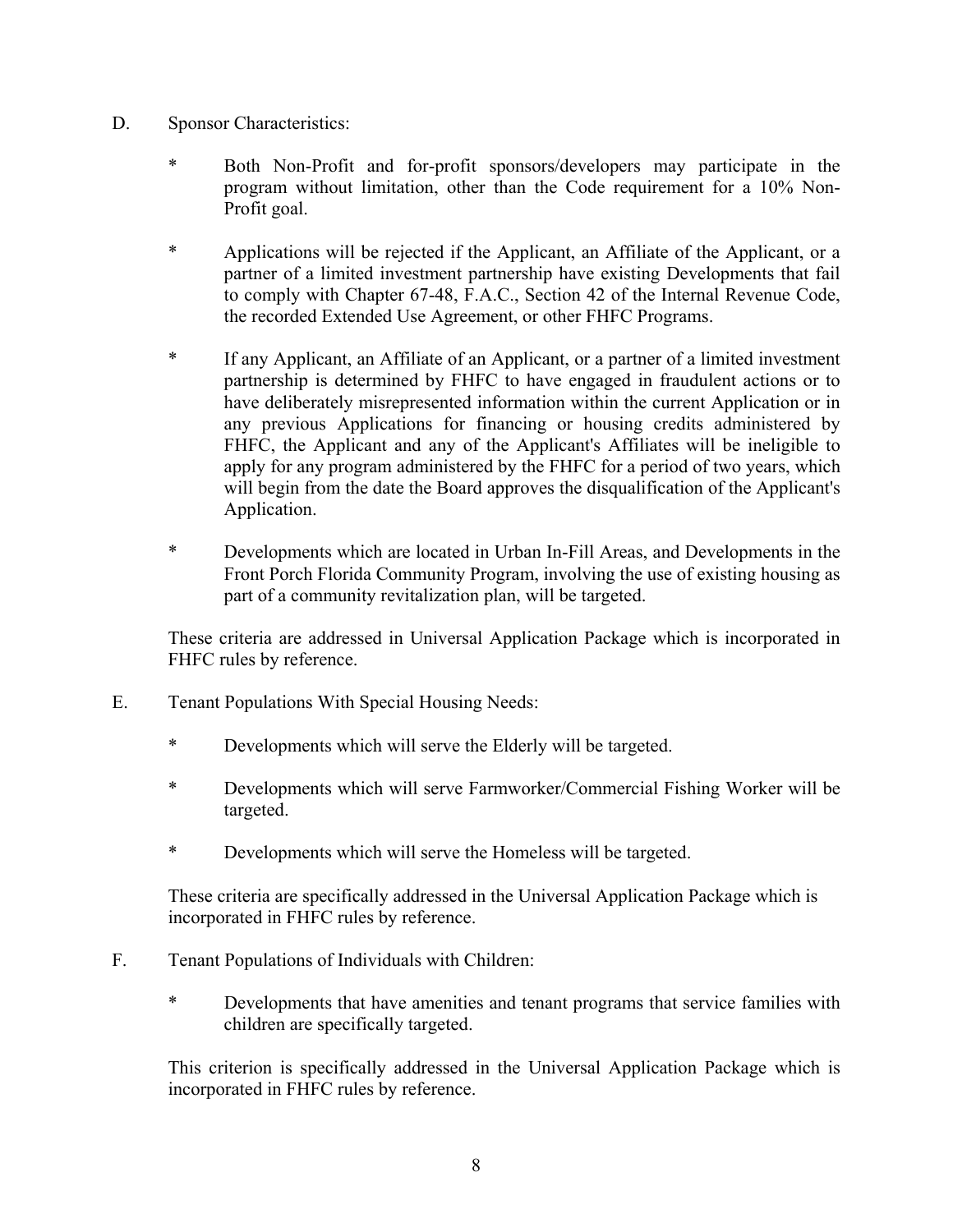- G. Public Housing Waiting Lists:
	- \* Developments are required to actively seek persons on public housing waiting lists.

This criterion is specifically addressed in the Universal Application as a threshold requirement and is incorporated in FHFC rules by reference.

- H. Developments Intended for Eventual Resident Ownership:
	- \* Developments which provide specific programs for enabling residents to purchase a unit in the Development will be targeted.

This criterion is specifically addressed in the Universal Application Package which is incorporated in FHFC rules by reference.

### **II. Priorities**

- A. Developments which serve the Elderly, the Homeless, families, Farmworkers/ Commercial Fishing Workers, Developments financed with USDA RD 514 and/or RD 516 that reserve 100% of their units for Farmworker/Commercial Fishing Worker households, Developments financed with USDA RD 515, Developments located in the Florida Keys Area or Developments which are located in an Urban In-Fill area, including those which meet the criteria to be classified as a Front Porch Florida Community Development, will be targeted.
	- \* This criterion is addressed in the Universal Application Package which is incorporated in FHFC rules by reference and in Sections 1, 2, 3 and 7 above.
- B. Developments which will serve the lowest income families will be targeted.
	- \* This criterion is addressed in the Universal Application Package which is incorporated by reference in FHFC rules.
- C. Developments which will waive the option to convert the set aside units to market after year 14 and extend the set-aside period beyond the required 30-year period will be targeted.
	- \* A commitment to waive the option to convert after year 14 and to set-aside units beyond the required 30-year period is awarded points on a pro-rata basis. The minimum additional set-aside period is 1 year and the maximum additional set-aside period is 20 years, for a maximum total length of 50 years.

This criterion is addressed in the Universal Application Package and is incorporated by reference in FHFC rules.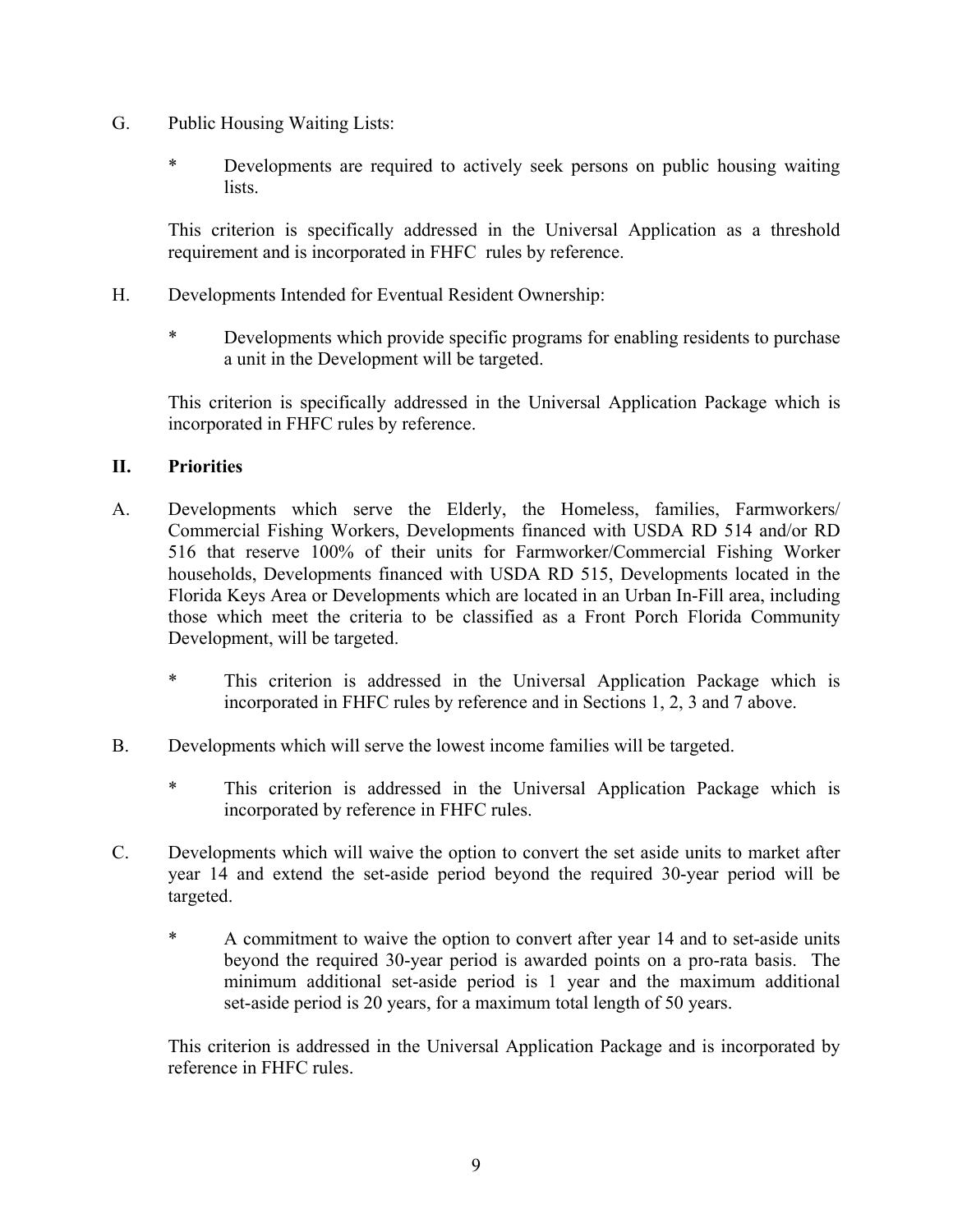- D. Developments located in qualified census tracts, the development of which contributes to a concerted community revitalization plan will be targeted.
	- \* This criterion is addressed in the Universal Application Package which is incorporated by reference in FHFC rules.
- E. Developments which require the least amount of housing credits to produce an affordable unit will be targeted.
	- \* This criterion is specifically addressed Universal Application Package Instructions which is incorporated by reference in FHFC rules.
- F. The FHFC will initially allocate not less than 12% (as described in Section 6 of this QAP) of the state's Allocation Authority to Developments involving qualified, Non-Profit Applicants, provided they are Non-Profits organized under Chapter 617, Florida Statutes, or similar state statute if incorporated outside Florida, and as set forth in Section 42(h)(5) of the Internal Revenue Code, as amended, and Rule Chapter 67-48, Florida Administrative Code.
- G. The order of funding is: Florida Keys Area Developments, Developments selected for SAIL tentative funding within the SAIL Homeless Special Set-Aside, SAIL Elderly Special Set-Aside, Front Porch Florida Community Developments, RD Developments, a Farmworker/Commercial Fishing Worker Development, two Urban In-Fill Developments, three Elderly Developments which may include Assisted Living Facilities, meeting the 12% Non-Profit goal, Small County Geographic Set-Aside Developments, Medium County Geographic Set-Aside Developments, and then, Large County Geographic Developments. The goal of allocating housing credits to a<br>Farmworker/Commercial Fishing Worker Development, two Urban In-Fill Fishing Worker Development, two Urban In-Fill Developments, three Elderly Developments, and 12% of the Allocation Authority to Non-Profit Applicants can be met or partially met when allocating credits to Applications within the SAIL Homeless Special Set-Aside, the HC Florida Keys Area Special Set-Aside, the SAIL Elderly Special Set-Aside, the HC RD Special Set-Aside, or the HC Front Porch Florida Community Special Set-Aside.
- H. Provided they are consistent with the QAP, the decisions of the Board of Directors of FHFC regarding Binding Commitments or the allocation of housing credits are solely within the discretion of the Board and shall be considered final.

#### **III. Application of the Plan to Tax-Exempt Bond-Financed and Non-cycle Developments**

- A. Bond Financed Developments:
	- \* Developments financed with tax-exempt bonds are required to meet FHFC minimum Housing Credit guidelines to qualify and be eligible for a Housing Credit analysis. If 50% or more of a Development's financing is from tax-exempt bonds, the Housing Credits are issued at the federal level rather than as part of the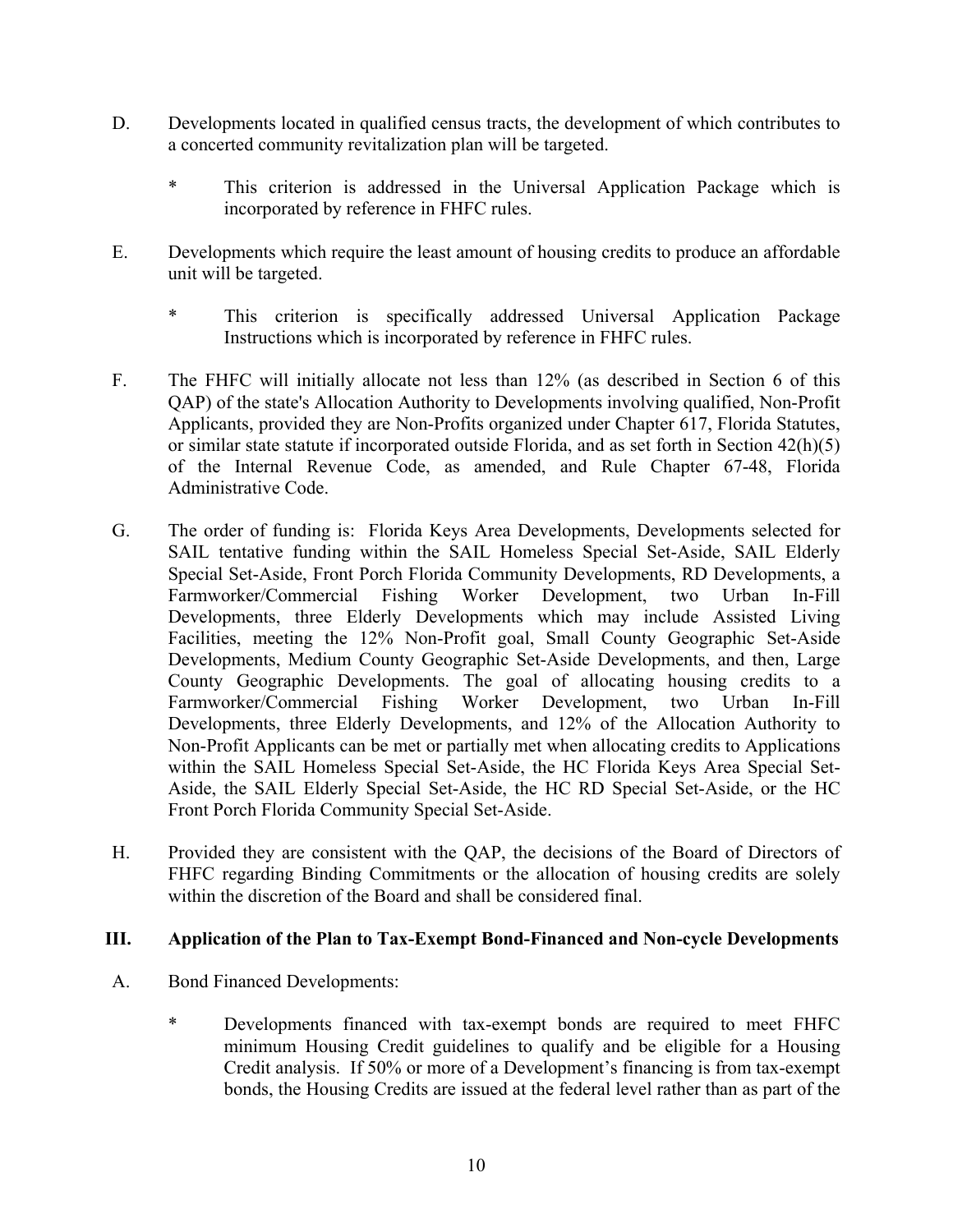State's allocation authority and these Developments are not subject to the FHFC ranking and scoring process as set forth in sections I and II above; however, they must meet the minimum threshold criteria, as follows:

Developments that received tax-exempt bonds issued by the Florida Housing Finance Corporation prior to January 1, 2000 will be deemed to have met the minimum threshold criteria upon FHFC receipt and acceptance of the Universal Application. Applicants must complete the Universal Application in accordance with the Universal Application Package Instructions.

Developments that received tax-exempt bonds issued by the Florida Housing Finance Corporation after December 31, 1999 will be deemed to have met the minimum threshold criteria by successfully completing a request for Housing Credits in their bond Application.

All other bond-financed Developments must meet minimum threshold requirements, and must submit a complete Universal Application by the date specified in Chapter 67-48, Florida Administrative Code, and achieve an Application score of at least 45 points.

These bond-financed Developments are subject to all other provisions of Chapter 67-48, Florida Administrative Code, including, but not limited to, the compliance monitoring requirements set forth in section IV of this plan below.

- B. Non-cycle Developments:
	- \* If time constraints preclude the conduct of an additional open credit allocation cycle and Housing Credit allocation authority remains available to FHFC after the allocation of credits to all Developments which (i) apply in an open credit allocation cycle, (ii) meet the minimum threshold requirements, and (iii) are evaluated in accordance with the criteria set forth in I and II above, FHFC may allocate credit to any Development which meets the minimum threshold requirements stated in the QAP.

## **IV. Compliance**

- A. All Housing Credit Developments will be monitored by FHFC or its appointee. Detailed compliance requirements are set forth in the Program rules of 67-48, Florida Administrative Code, and in 26 CFR Part 1 Section 1.42-5.
	- \* FHFC, or its legal representative, shall conduct on-site Development inspections periodically.
	- \* FHFC will monitor USDA-RD (formerly FmHA) Developments in conjunction with USDA-RD (formerly FmHA) headquarters.